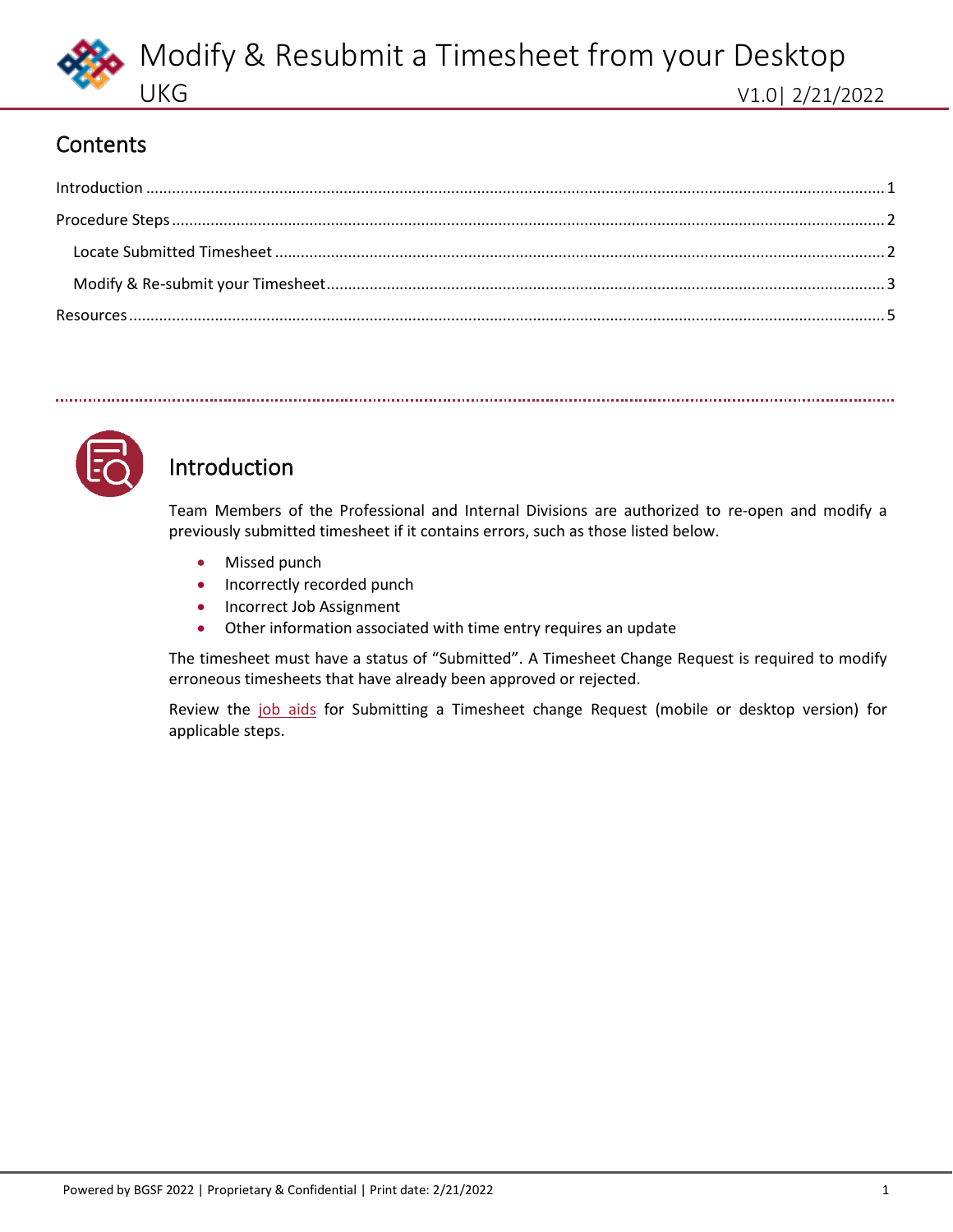

<span id="page-1-0"></span>

### <span id="page-1-1"></span>Locate Submitted Timesheet

| <b>Step</b>  | <b>Action</b>                                                                                                                                                                                                                                                |  |  |  |  |  |  |
|--------------|--------------------------------------------------------------------------------------------------------------------------------------------------------------------------------------------------------------------------------------------------------------|--|--|--|--|--|--|
| 1            | Open UKG in your browser and log in.                                                                                                                                                                                                                         |  |  |  |  |  |  |
| $\mathbf{2}$ | Click $\equiv$ to expand the menu and navigate to:                                                                                                                                                                                                           |  |  |  |  |  |  |
|              | My Info > My Time > Timesheet > Historical Timesheets                                                                                                                                                                                                        |  |  |  |  |  |  |
|              | $\left  \Pi \right\rangle$<br>x                                                                                                                                                                                                                              |  |  |  |  |  |  |
|              | ۹<br>Search                                                                                                                                                                                                                                                  |  |  |  |  |  |  |
|              | 2                                                                                                                                                                                                                                                            |  |  |  |  |  |  |
|              | ☆<br><b>MY INFO</b>                                                                                                                                                                                                                                          |  |  |  |  |  |  |
|              | A My Information                                                                                                                                                                                                                                             |  |  |  |  |  |  |
|              | <b>@</b> My Time                                                                                                                                                                                                                                             |  |  |  |  |  |  |
|              | Timesheet                                                                                                                                                                                                                                                    |  |  |  |  |  |  |
|              | <b>Current Timesheet</b>                                                                                                                                                                                                                                     |  |  |  |  |  |  |
|              | <b>Historical Timesheets</b>                                                                                                                                                                                                                                 |  |  |  |  |  |  |
|              |                                                                                                                                                                                                                                                              |  |  |  |  |  |  |
| 3            | Change the Approval State to Submitted and click <enter>. Proceed to the next step<br/>if your timesheet isn't shown. Otherwise, follow the procedure to open and edit your</enter>                                                                          |  |  |  |  |  |  |
|              | timesheet.                                                                                                                                                                                                                                                   |  |  |  |  |  |  |
| 4            | Click the filter to specify search dates. A Filter window will open.                                                                                                                                                                                         |  |  |  |  |  |  |
|              | My Time > Timesheet > Historical Timesheets                                                                                                                                                                                                                  |  |  |  |  |  |  |
|              | גא<br>צ<br><b>VIEW</b><br><b>SUBMIT</b><br>$\leftarrow$ My Timesheets                                                                                                                                                                                        |  |  |  |  |  |  |
|              | Timesheet Dates <mark>:</mark><br>This Month<br>Columns (1) $\circledR$<br>4 1 of 1 → 0 Rows [System ] $\blacktriangledown$<br>$\mathbf{V}(2)$                                                                                                               |  |  |  |  |  |  |
|              | $\downarrow$ Timesheet Start<br><b>Timesheet End</b><br><b>Raw Hours</b><br># Records<br><b>It Y Approval State</b><br>$\overline{\phantom{0}}$<br>$\overline{\phantom{0}}$<br>$\equiv$<br>$\equiv$<br>÷<br>$\equiv$<br>$\overline{a}$<br>٠<br>$\equiv$<br>C |  |  |  |  |  |  |
|              | $\odot$<br>3<br>submitted<br>$\blacktriangle$                                                                                                                                                                                                                |  |  |  |  |  |  |
|              | $^\circledR$<br>No Data to Display                                                                                                                                                                                                                           |  |  |  |  |  |  |
|              |                                                                                                                                                                                                                                                              |  |  |  |  |  |  |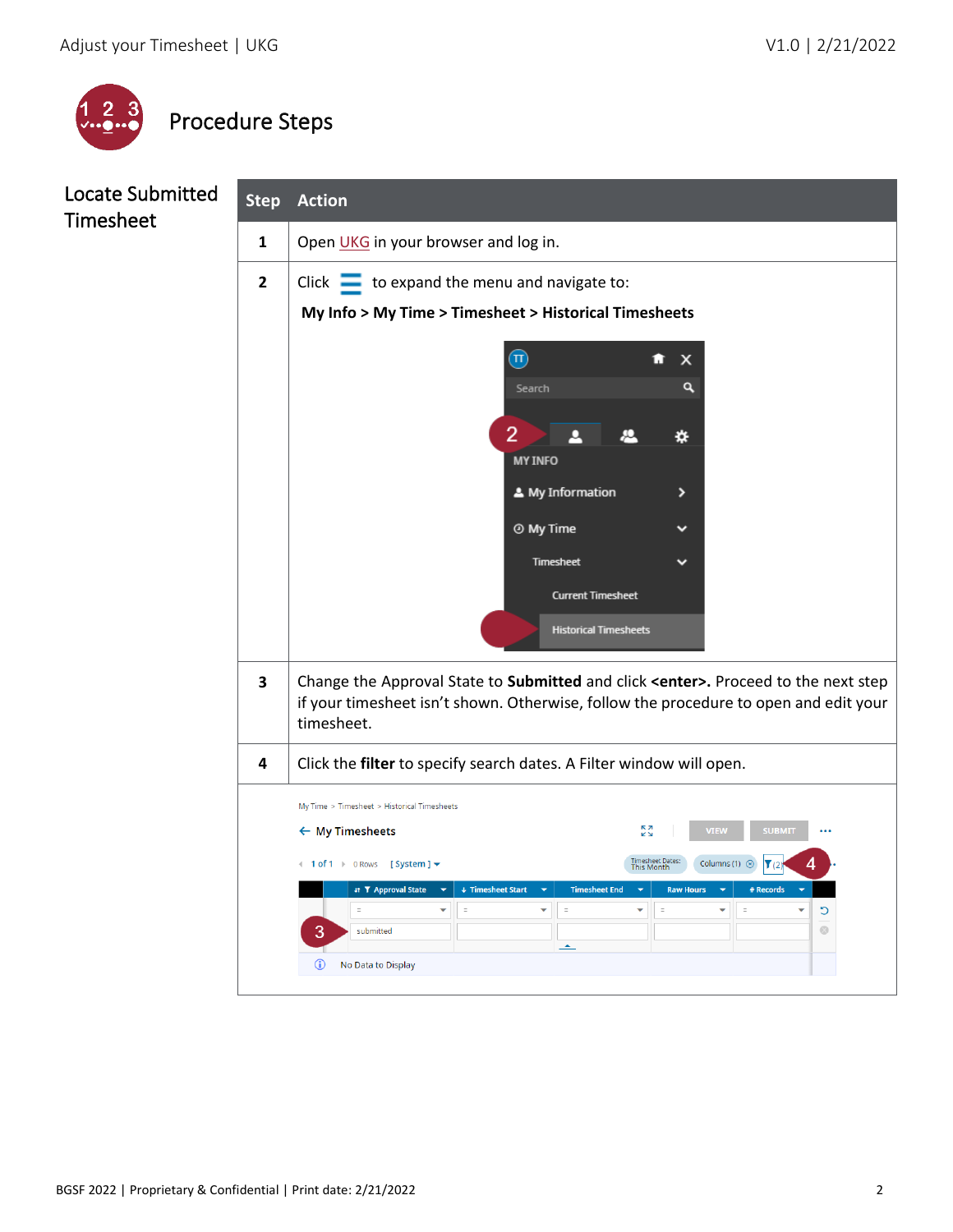### Locate Submitted Timesheet (cont.)



#### [Return to Top](#page-0-1)

### <span id="page-2-0"></span>Modify & Resubmit your Timesheet

| <b>Step</b>    | <b>Action</b>                                                                                                                                               |                            |                                               |                                                  |                          |                                       |                |    |
|----------------|-------------------------------------------------------------------------------------------------------------------------------------------------------------|----------------------------|-----------------------------------------------|--------------------------------------------------|--------------------------|---------------------------------------|----------------|----|
| 1              | Log into UKG and locate your timesheet. Review Locate your Submitted Timesheet<br>if you need help with this step.                                          |                            |                                               |                                                  |                          |                                       |                |    |
| $\overline{2}$ | Click the <b>pencil</b> to open the timesheet for editing.                                                                                                  |                            |                                               |                                                  |                          |                                       |                |    |
|                | $\leftarrow$ My Timesheets                                                                                                                                  |                            |                                               |                                                  |                          | <b>KA</b><br><b>VIEW</b><br><b>KN</b> | <b>SUBMIT</b>  |    |
|                | <b>Timesheet Dates:</b><br>Columns (1) $\otimes$<br>$1 of 1$   1 Rows<br>圖<br>[ System ] $\blacktriangledown$<br>Y(2)<br>$\overline{a}$<br><b>Last Year</b> |                            |                                               |                                                  |                          |                                       |                |    |
|                |                                                                                                                                                             | <b>It Y</b> Approval State | ↓ Timesheet Start<br>$\overline{\phantom{a}}$ | <b>Timesheet End</b><br>$\overline{\phantom{0}}$ | $\overline{\phantom{0}}$ | <b>Raw Hours</b><br>⇁                 | # Records      |    |
|                |                                                                                                                                                             | $\equiv$                   | ▼<br>$=$                                      | $\blacktriangledown$<br>$=$                      | ▼                        | $\checkmark$<br>$=$                   | $=$            | כי |
|                |                                                                                                                                                             | submitted                  |                                               |                                                  |                          |                                       |                | ø  |
|                | $\overline{2}$                                                                                                                                              | Submitted                  | 11/08/2021                                    | $\blacktriangle$<br>11/14/2021                   |                          | 5.00                                  | $\overline{2}$ |    |
|                | Page Total                                                                                                                                                  |                            |                                               |                                                  |                          | 5.00                                  | $\overline{2}$ |    |
|                |                                                                                                                                                             |                            |                                               |                                                  |                          |                                       |                |    |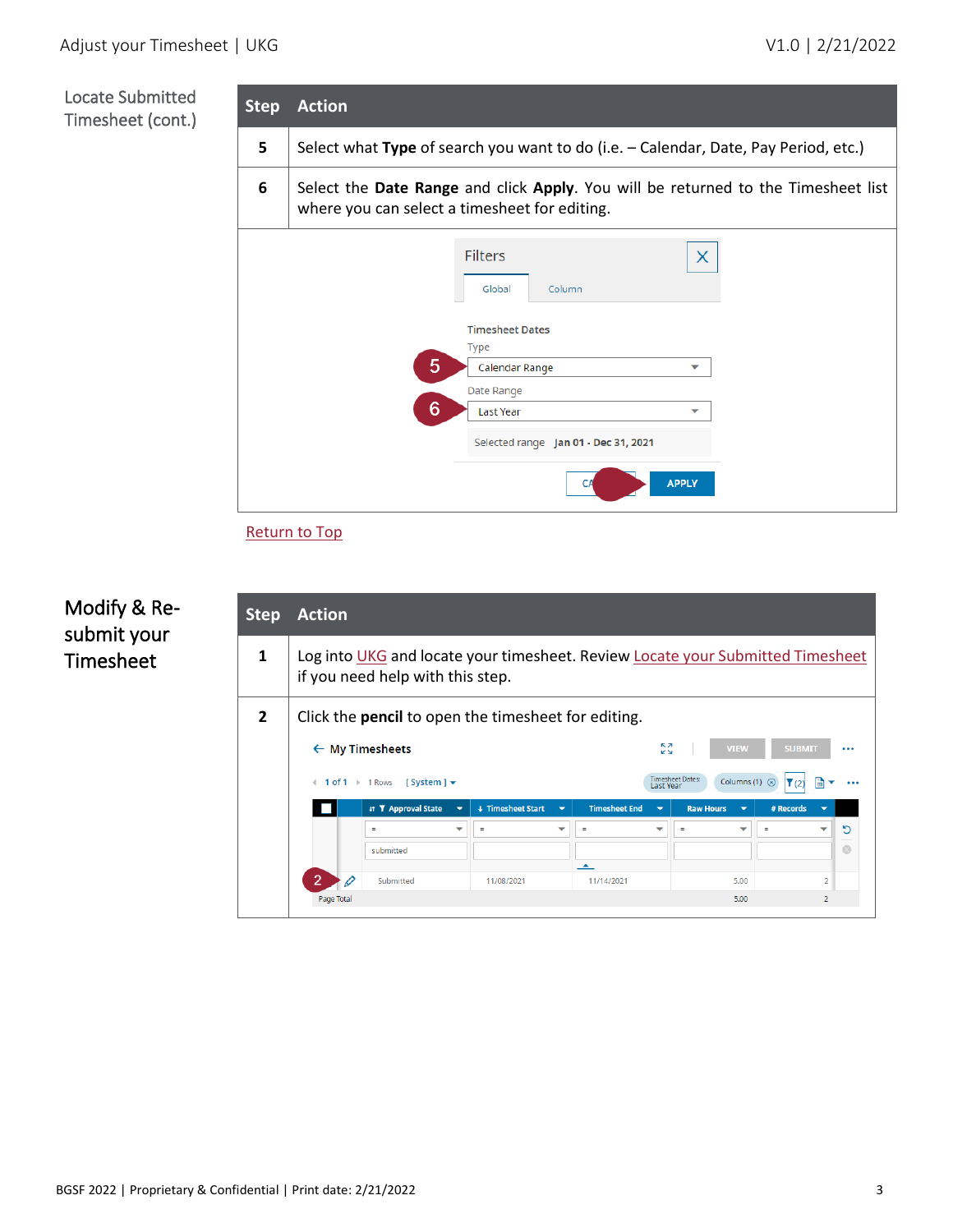